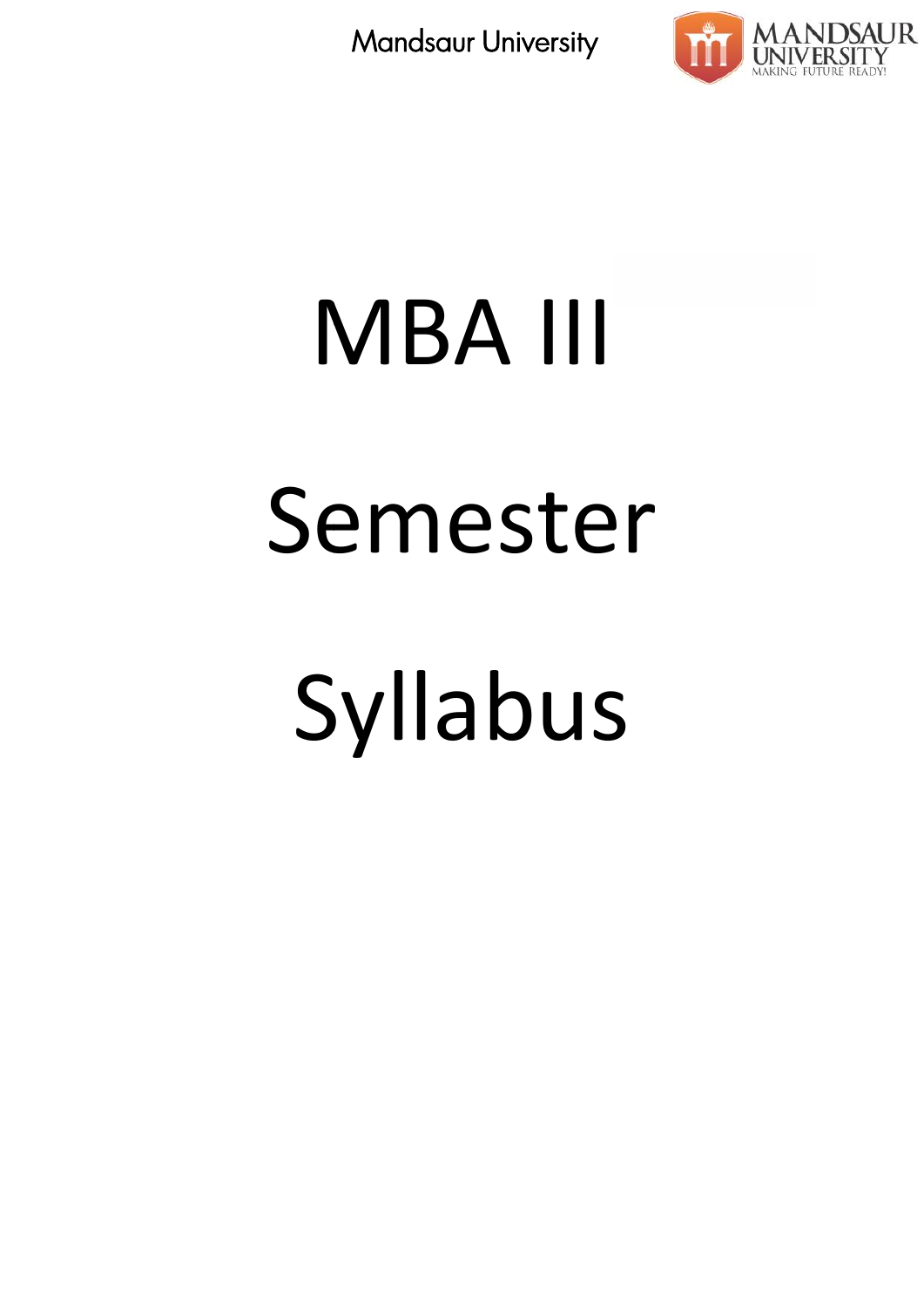

| Subject Name                  |  | Credit |
|-------------------------------|--|--------|
| MGT220 - Strategic Management |  |        |

**Objectives:**

In this course, the students are to be acquainted with the basic concept of strategic management.

The course aims at imparting knowledge of formulation, implementation and evaluation of Business Policy and Strategies.

The emphasis will be on the strategic management significance in real business**.**

## **Unit 1:**

*Introduction:* Business Policy, Corporate Strategy, Basic concept of Strategic evaluation of Business Policy and Strategies.<br>The emphasis will be on the strategic management significance in real business.<br>Unit 1:<br>Introduction: Business Policy, Corporate Strategy, Basic concept of Strategic<br>Management Strategic Decision Making.

## **Unit 2:**

*Environmental Scanning***:** Industry Analysis, Competitive Intelligence, ETOP Study, *Scanning*OCP, SAP Scanning. Impact of Internet and E-Commerce, Globalization, Role of Strategic Management in Marketing, Finance and HR.

## **Unit 3:**

*Corporate Analysis***:** Value-chain approach, Strategic Budget & Audit. SWOT Analysis, OCP, SAP Scanning. Impact of Internet and E-Commerce, Globalization, Role of Strategic<br>Management in Marketing, Finance and HR.<br>Unit 3:<br>Corporate Analysis: Value-chain approach, Strategic Budget & Audit. SWOT Analysis,<br>TOW Retrenchment & Combination strategy.

## **Unit 4:**

Process of Strategic Planning: Stages of corporate development, Corporate Restructuring, Mergers & Acquisitions, Strategic Alliances, Portfolio Analysis, Corporate Parenting, Functional Strategy, BCG Model, GE 9 Cell, Porters Model: 5-Force & Porters Diamond Model, Strategic Choice.

## **Unit 5:**

*Strategic Implementation & Evaluation***:** Strategic Implementation through structure, through HRM: through values & ethics. Mc Kinsey's 7 S Model, Organization Life Cycle, Management and Control, Activity based costing, Strategic Information System. turing, Mergers & Acquisitions, Strategic Alliances, Portfolio Analysis, Corporate<br>g, Functional Strategic Choice.<br>Model, Strategic Choice.<br>ic Implementation & Evaluation: Strategic Implementation through structure,<br>HRM: t

## **Outcomes:**

To empower students as leaders who can create innovative strategies and execute them in the market.

To develop each student's strategic thinking.

To understand the concept of corporate strategy & examine the reasons for developing strategies and apply SWOT analysis

**Text books: books:**

- 1. Strategic Management -Neil Ritson
- 2. Strategic Management and Business Policy -Azhar Kazmi

## **Reference books:**

1. Business policy and strategic management-Jauch &Glueek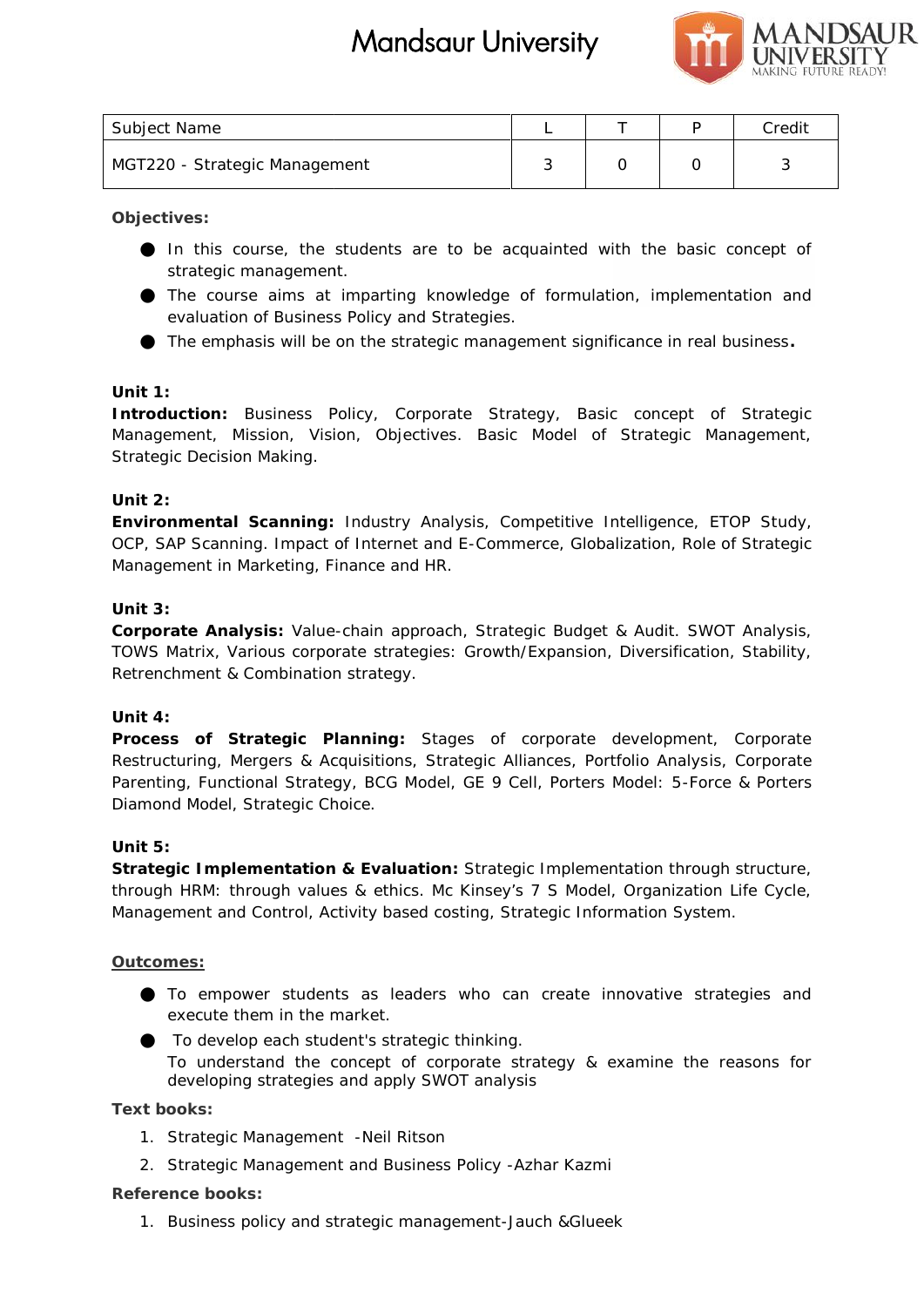

| Subject Name                |  | Credit |
|-----------------------------|--|--------|
| MGT230 - Project Management |  |        |

## **Objectives:**

To acquaint the students with the methods of project management and to develop skills on project planning, analysis implementation and control. To acquaint the students with the methods of project management and to<br>develop\_skills\_on\_project\_planning, analysis\_implementation\_and\_control.<br>To develop\_project\_plans\_including\_schedules\_and\_budgets\_using\_project\_\_\_\_\_\_\_\_

management software

How to make optimum allocation of time and resources to each activity of project **Unit-1**

*Concept of Project:* Basic concepts, classification, characteristics of project, Project life *Concept of* cycle, Project management, Tools & Techniques of project management project management organization.

## **Unit 2:**

*Project Identification***:** Identification, generation of ideas, SWOT analysis, Preliminary ideas, Screening, Project rating index; *Market & Demand Analysis:* Collection of data, Screening, Project rating index; Market & Demand Analysis: Collection of data,<br>market survey, market planning, market environment, project risk analysis, demand forecasting techniques.

## **Unit 3:**

*Financial Analysis***:** Characteristics of financial statement, Working capital, Project Financial Analysis: Characteristics of financial statement, Working capital, Project<br>income statement, Projected Cash flow statement, projected balance sheet, projected profitability; *Financial Estimation***:** Project cost, sources of finance, cost of production.

## **Unit 4:**

*Technical Analysis***:** Selection of technology, material input & utilities, plant capacity, *Analysis*input location & site, machinery & equipment, structures & civil work, environmental aspects, location & site, machinery & equipment, structures & civil work, environmental aspects,<br>project charts and layouts; Investment Evaluation: Investment decision rule, techniques of evaluation, payback period, accounting rate of return, profitability index method, Net profitability index, Internal Rate of return, discounted payback period.

## **Unit 5:**

*Project Implementation & Monitoring***:** Schedule of project implementation, Project planning, project control. Network Analysis: Construction of Networks, CPM, various types of floats & their application, PERT & its applications; *Human Aspects of Project Management***:** Project manager's skills and functions, team building, high performance team, Concept of social cost benefit, significance of SCBA, approach to SCBA, UNIDO approach, shadow pricing of resource, the little miracle approach ques of evaluation, payback period, accounting rate of return, profitability<br>d, Net profitability index, Internal Rate of return, discounted payback period.<br>...<br>...<br>t Implementation & Monitoring: Schedule of project implem ement: Project manager's skills and functions, team building, high performance<br>Concept of social cost benefit, significance of SCBA, approach to SCBA, UNIDO<br>ch, shadow pricing of resource, the little miracle approach<br>mes:<br> me<br>
Project Management<br>
Somewheat the students with the methods of project management and to<br>
sequente the students with the methods of project management and to<br>
does skills on project planes including simplarisemination

## **Outcomes:**

Manage complex & sophisticate project efficiently and effectively.

Describe a project life cycle, and skillfully map every stage in the cycle.

Identify the resources needed for all the stages, including stakeholders involved, tools and supplementary material.

Describe the time needed to successfully complete a project, considering factors Describe the time needed to successfully comple<br>such as task dependencies and task lengths.

**Text books: books:**

1. Chandra, P. Projects, Tata McGraw-Hill Education,

2. Levy, F. K. and Wiest, J. D.A -Management Guide to PERT/CPM **Reference books:**

- 1. Lewis, R.- Project Management, McGraw-Hill,
- 2. Phillips, J. PMP -Project Management Professional Study Guide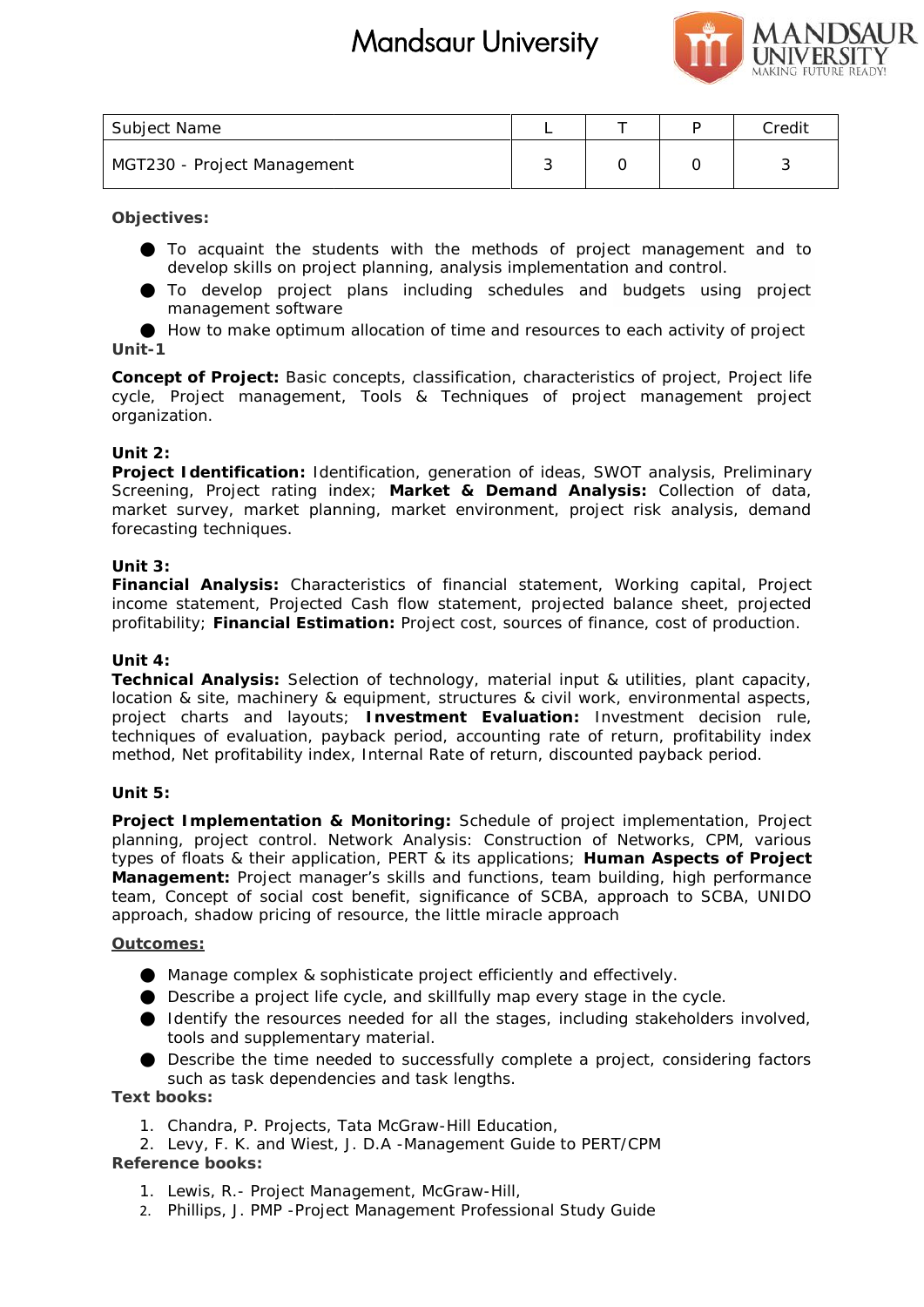

| Subject Name                                |  | Credit |
|---------------------------------------------|--|--------|
| MGT241 - Financial Institution and Services |  |        |

**Objectives:**

To provides adequate information about the roles of intermediaries and its regulating bodies.

To impart knowledge of the financial system of India, the role of important financial institutions, financial markets and financial instruments

To provides an introduction to the management of financial services.

Describe the dimensions of performance and risk relevant to financial firms.

Describe the general structure of various financial markets and various services provided in those markets.

## **Unit-1**

Indian Financial System and Markets, Overview of Financial Services, Major Regulatory Bodies - RBI, SEBI etc. Risk Management in Financial Services, Recent trends in Finance Sector. Describe the dimensions of performance and risk relevant to financial firms.<br>Describe the general structure of various financial markets and various services<br>provided in those markets.<br>Financial System and Markets, Overvie

**Unit 2:**

*Merchant Banking Services***:** Merchant banking services, Underwriting, Book building, Factoring, Forfeiting, Discounting and Rediscounting Of Bills, Consumer Credit and Plastic Money – concept, working and uses of each. Credit Rating agencies. **Unit 3:** mo<br>
Thomazial Institution and Services<br>
Somewhete, and the coles of intermediaries and its<br>
susting books<br>
susting the financial system of India, the role of important<br>
Institutions, financial institutions of performancial

Securitisation: Concept, Nature, Scope and their implications. Securitization of Auto loans and Housing loans, Securitisation in India. DFIs in India - IDBI, ICICI, IFCI, NABARD, RRBs, State Level Institutions ; NBFCs. 

## **Unit 4:**

Leasing and Hire Purchase: Industry. Size and scope. Parties involved, Evaluation of Leasing and Hire Purchase: Industry. Size and scope. Parties involved, Evaluation of<br>Lease transaction, Types of lease and their implications, Hire purchase and lease differences and implications for the business.

**Unit 5:**

Concept, Types, Significance of Mutual Funds, NAV, Evolution & Growth of Mutual Funds, Role of Registrar, Underwriter according to SEBI guidelines.

**Outcomes:**

To acquire the skills necessary to manage a financial firm, financial market and market participants.

To how the financial services component industries (insurance, banking, securities, real estate and financial planning) interact.

The student will able to know about the functioning and working of various financial institutions in India thus in turn connecting it to the working of Indian economy. implications for the business.<br>
For Types, Significance of Mutual Funds, NAV, Evolution & Growth of Mutual Fundegistrar, Underwriter according to SEBI guidelines.<br>
To acquire the skills necessary to manage a financial firm

**Text books: books:**

- 1. Bharti V. Pathak, -The Indian Financial System, Pearson Education
- 2. M.Y Khan –Indian Financial System, McGraw-Hill Education

- 1. Bhole,L M -Financial Institutions and Markets, McGraw-Hill Education
- 2. E. G. Benton- Financial Intermediaries An Introduction E.
- 3. R. D. Edminister, Financial Institution Market and Management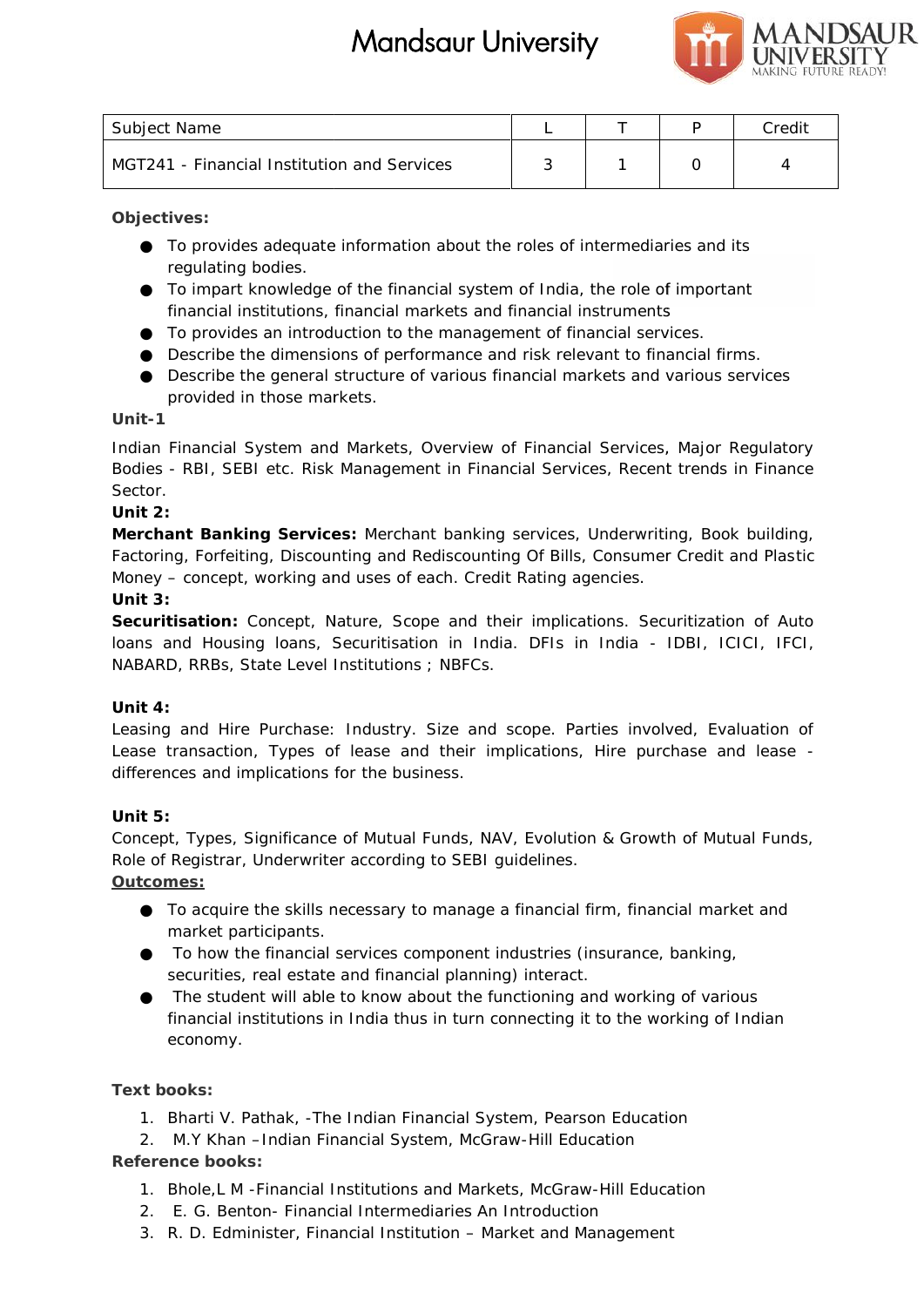

| Subject Name                              |  | Credit |
|-------------------------------------------|--|--------|
| MGT242 - Banking and Insurance Management |  |        |

**Objectives:**

To disseminate knowledge among the students inculcate I them their theoretical<br>structures about banking and insurance. structures about banking and insurance.

To provide adequate basic understanding about Banking, Insurance & other financial services to the students and to give an adequate exposure to operational environment in the field of Banking, Insurance & other related financial services. financial services to the students and to give an adequate exposure to operational<br>environment in the field of Banking, Insurance & other related financial services.<br>To give practical exposure of E- banking, M- Banking<br>To

To give practical exposure of E- banking, M- Banking

sector in India.

## **Unit-1**

*Introduction to Banking Industry***:** Banking Structure in India- RBI, Commercial, Rural and Cooperative banks their role and significance, Capital Adequacy norms for Introduction to Banking Industry: Banking Structure in India- RBI, Commercial,<br>Rural and Cooperative banks their role and significance, Capital Adequacy norms for<br>banks, SLR, CRR, CAR. Analyzing Bank Performance: Commercia and Income Statement, Relationship between B/S and Income Statement,

## **Unit 2:**

**Reforms in Banking sector:** E- Banking – Meaning, techniques, and security aspect of E- banking, Mobile banking, Universal banking, opportunities and challenges in India.

## **Unit 3:**

*Overview of Insurance Industry***:** Life Insurance: Principles, Products Term Insurance Endowment, Insurance, Pensions, Annuities, Claim Management, Analysis of Balance Sheet of Life Insurance Co. General Insurance: Principles, Products Fire, Marine, Motor Vehicles, Public Liability, Third Party Insurance, Miscellaneous- Mediclaim and Health Policies, Group Insurance, Burglary Insurance, Analysis of Balance Sheet of a General Insurance Company. Reforms in Banking sector: E- Banking – Meaning, techniques, and security and E- banking, Mobile banking, Universal banking, opportunities and challenges in In<br>Unit 3:<br>Overview of Insurance Industry: Life Insurance: Princi Name<br>
Shelb Considers the matrice of the matrix of the matrix of the matrix of the matrix of the matrix<br>
Shelb Considers the matrix of the students in the matrix of the matrix<br>
Theory and the student and Insurance as the m

## **Unit 4:**

*IRDA***:** Functions and Importance, Recent Developments in Insurance. Premium Payment Lapse and Revival, Premium Calculations, Concept of Mortality Tables, Assignment, Nomination, Loans, Surrenders, Foreclosure, Reinsurance, Underwriting.

## *Unit 5:*

*Introduction to Risk & Insurance*: Defining Risk, Nature and Types of risk, Risk Introduction to Risk & Insurance: Defining Risk, Nature and Types of risk, Risk<br>Management Process, Risk and its relation with Insurance., Concept and significance of Insurance, Classification of Insurance – Life and Non life, General Principles of Insurance, Insurance Application and Acceptance Procedure, Insurance Terminology

## **Outcomes:**

The students are expected to develop a clear understanding and knowledge about the functioning of a Banking and Insurance Companies. The students are expected to develop a clea<br>he functioning of a Banking and Insurance<br>Able to Work in Banking and Insurance Sec<br>Able to operate NEFT, RTGS, IMPS and oth<br>Able to make compliances with RBI and IRD

Able to Work in Banking and Insurance Sector

Able to operate NEFT, RTGS, IMPS and other E- banking Services

Able to make compliances with RBI and IRDA.

**Text books: books:**

1. Chabbra.T.N.; Banking, Theory & Practice; Dhanpat Rai & Co

2. Shelagh Heffernan Modern Banking in Theory and Practice John Wiley & Sons. **Reference books:**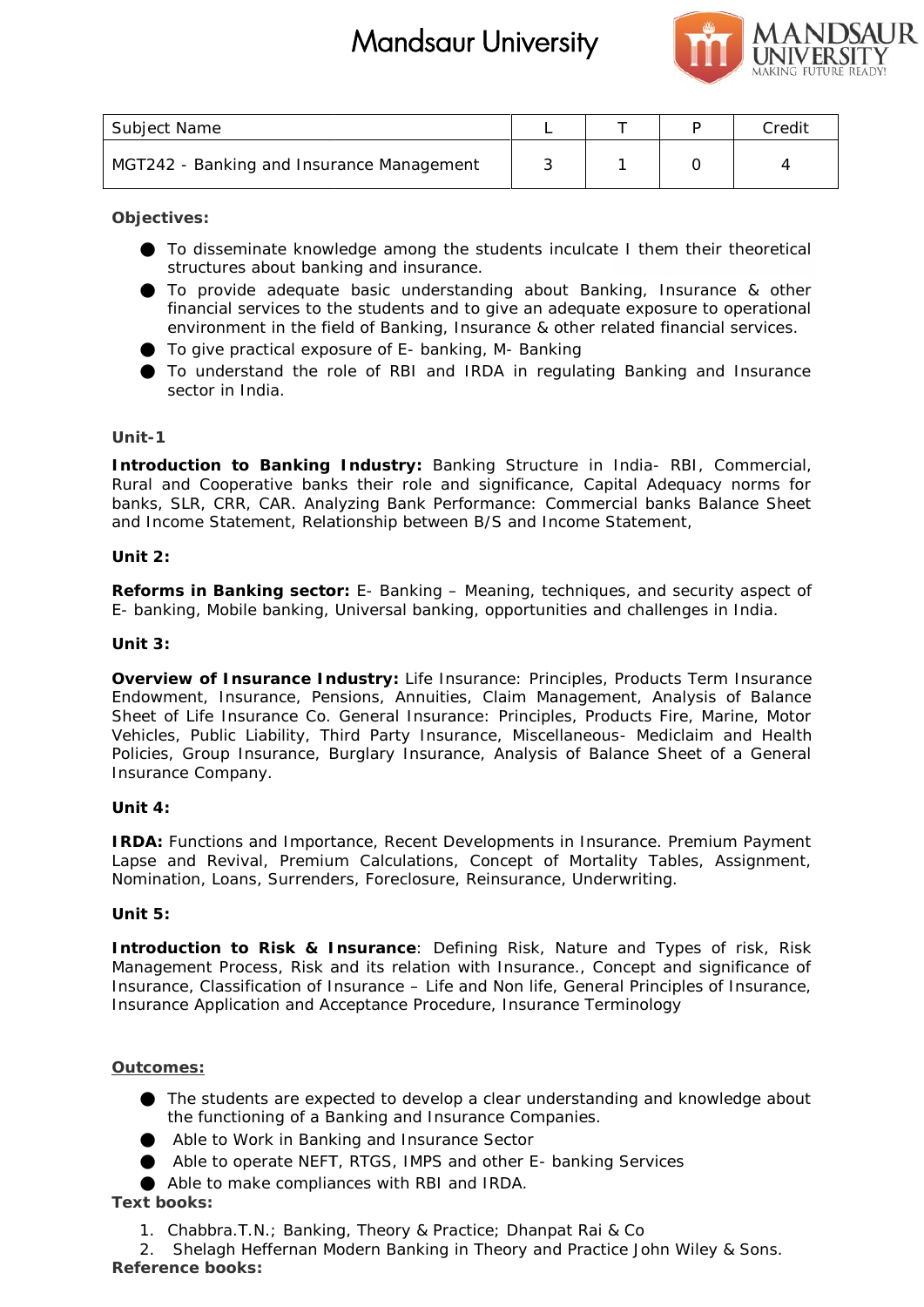

- 1. Management of banking and Financial Services, by Padmalatha Suresh & Justin Paul, Pearson India Ltd, New Delhi.
- 2. Varshney and Malhotra, "Principles of Banking", Sultan Chand & Sons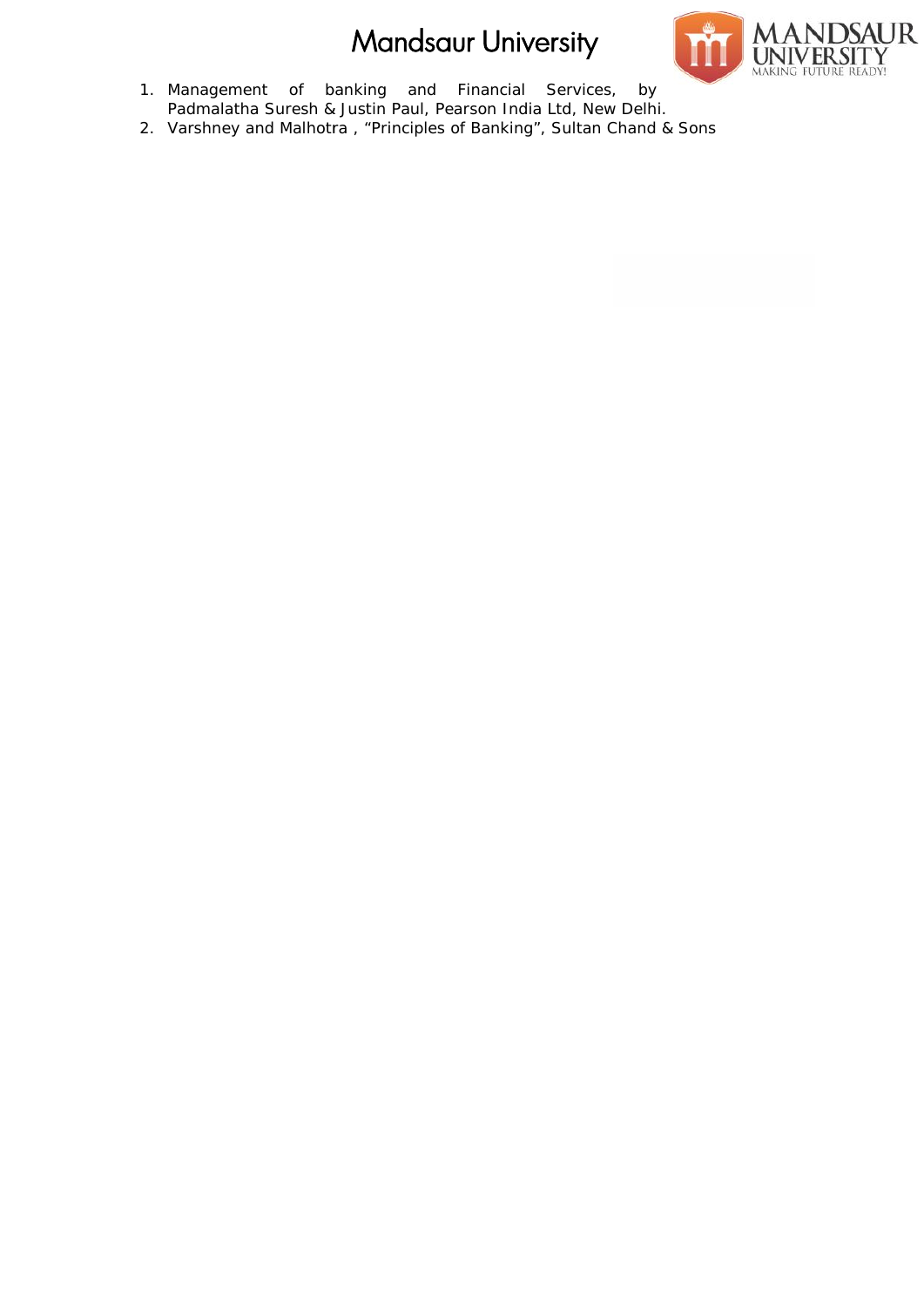

| Subject Name                        |  | Credit |
|-------------------------------------|--|--------|
| MGT243 - Human Resource Development |  |        |

**Objectives:**

Students will develop an understanding of human resource development as a field of professional practice in organizations (including its relationship to closely related fields of practice such as human resource management and organizational development) Students will develop an understanding of human resource development as a field<br>of professional practice in organizations (including its relationship to closely<br>related fields of practice such as human resource ma it Name<br>
in the main Resource Development and the main resource development as a field<br>
students will develop an understanding of human resource development as a field<br>
students will develop an understanding of human resou

Students will become familiar with differing, and often conflicting, perspectives on human resource development and the implications of these perspectives for how HRD is practiced in organizations development)<br>Students will become familiar with differing, and often conflicting, perspective<br>human resource development and the implications of these perspectives for<br>HRD is practiced in organizations<br>Students will develo

Students will develop an understanding of the potential for and inhibitors to forging a link between HRD practice and organizational strategy

Students will learn different methods through which organizations are seeking to meet their HRD related needs

**Unit 1:**

**Philosophy and Goals of HRD:** An Overview of Sub-systems (Process mechanisms) of HRD. Inter-linkage of Various Sub-systems of HRD. Role of HRD Managers, Line Managers and Top Executives in the Process of HRD.

**Unit 2:**

**Personality :** Meaning & Concept, Personality Patterns, Symbols of Self. Personality & Personal Effectiveness: Big Five Theories, Johari – Window Model, Personal Effectiveness. and Goals of HRD: An Overview of Sub-systems (Process mechanisms) of<br>inkage of Various Sub-systems of HRD. Role of HRD Managers, Line<br>d Top Executives in the Process of HRD.<br><br>: Meaning & Concept, Personality Patterns, Symb

**Unit 3:**

**Leadership:** Meaning, Concepts and Myths about Leadership, Components of Leadership. Leadership Skills, Team Building for Work Teams, Building High Performance Teams.

## **Unit 4:**

Negotiation: Nature, Characteristics, Strategy and Tactics of Distributive Bargaining, Strategy and Tactics of Integrative Negotiation; Strategy and Planning for Negotiation.

**Unit 5:**

**Employee Empowerment:** Meaning, Process and Ways & Strategies. Career Planning & Development: Meaning, Process and Ways & Strategies. Ingredients of Quality of Work Life. Ways and Strategies to Enhance the Level of QWL. Organizational Learning. Strategy and Tactics of Integrative Negotiation; Strategy and Planning for Negotiation.<br>
Unit 5:<br>
Employee Empowerment: Meaning, Process and Ways & Strategies. Career Planning &<br>
Development: Meaning, Process and Ways & St

**Outcomes:**

Differentiate between human resource development and other human resource management functions.

Critically analyse significant concepts and theories underpinning strategic Human Resource Development.

Identify issues that should be considered during the design, delivery, implementation and evaluation of HRD programs.

Explain the strategic importance of Human Resource Development and its contribution to organisational effectiveness, productivity and quality of work-life. Analyse and evaluate contemporary HRD policies and practices.

Work collaboratively in teams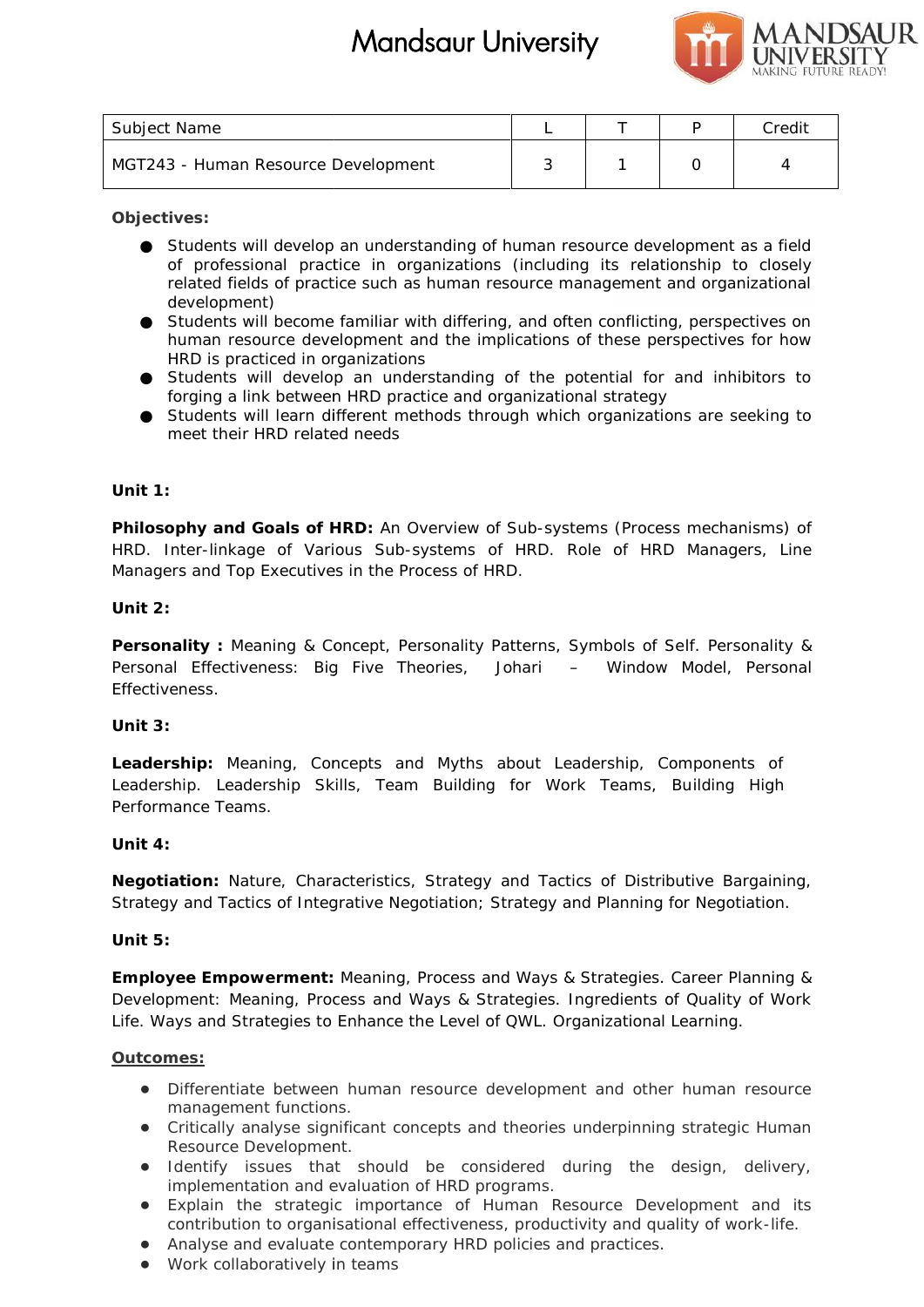

**Text books: books:**

- 1. Werner J. M., DeSimone, R.L., Human resource development, South Western.
- 2. Nadler, L., Corporate human resources development, Van Nostrand Reinhold.
- 3. Mankin, D., Human resource development, Oxford University Press India.

- 1. Haldar, U. K., Human resource development, Oxford University Press India.
- 2. Rao, T.V., Future of HRD, Macmillan Publishers India.
- 3. Rao, T.V., HRD Score Card 2500: Based on HRD audit, Response Books, SAGE Publications.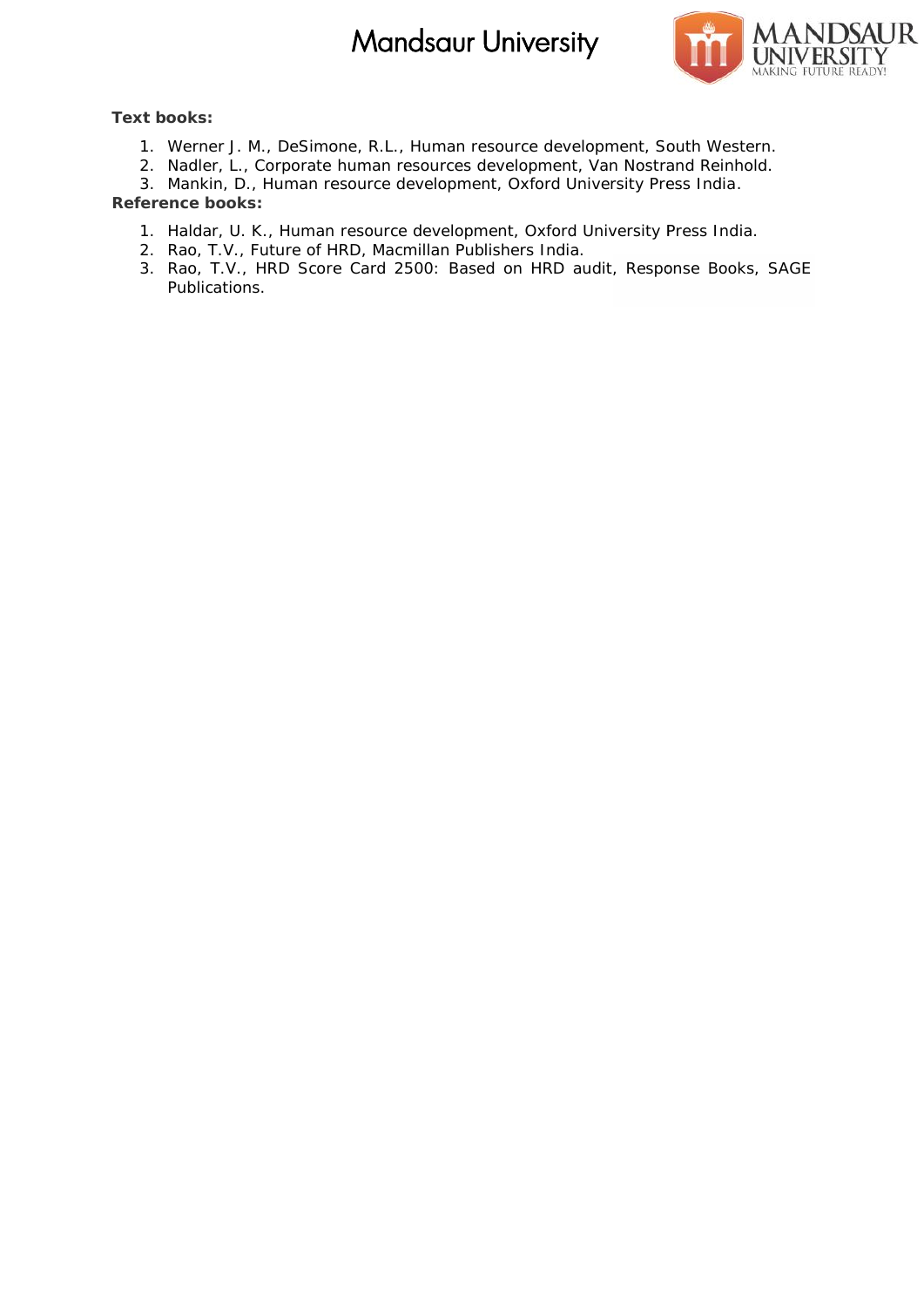

| Subject Name                                           |  | Credit |
|--------------------------------------------------------|--|--------|
| MGT244 - Industrial Relations and Labour<br>Enactments |  |        |

**Objectives:**

To familiarize the students with the understanding and provisions of industrial and labour related laws.

Understand the meaning of industrial relations, industrialization and organization structures. tudents with the understanding and provisions of<br>laws.<br>aning of industrial relations, industrialization and<br>and safety symbols and hazards at work.

Identify the health and safety symbols and hazards at work.

## **Unit 1 :**

*Overview of Industrial Relations* : Concept of Industrial Relations; Nature of Industrial Relations; Objectives of IR; Evolution of IR in India ; Role of State; Trade Union; Employers' Organisation; ILO in IR. <sup>,</sup> of Industrial Relations : Concept of Industrial Relations; Nature of<br>Relations; Objectives of IR; Evolution of IR in India ; Role of State; Tr<br><sub>I</sub>ployers' Organisation; ILO in IR.

## **Unit 2 :**

*Trade Unionism* : Trade Union : origin and growth, unions after independence, unions in the era of liberalization; concept, objectives, functions and role of Trade Unions in collective bargaining; problems of Trade Unions. Trade Unionism : Trade Union : origin and growth, unions<br>unions in the era of liberalization; concept, objectives, functio<br>Unions in collective bargaining; problems of Trade Unions.

## **Unit 3 :**

*Labour Problems* : Discipline and misconduct; Grievance Handling Procedure; Labour turnover; Absenteeism; Workers' participation in management.

## **Unit 4 :**

Technological Change in IR-Employment issues, Management Strategy, Trade Union Technological Change in IR-Employment issues, Management Strategy, Trade Union<br>Response, Human Resource Management and IR- Management Approaches, Integrative Approaches to HRM; International Dimensions of IR.

## **Unit 5 :**

*Labour Legislations*: Industrial Dispute Act, Factories Act, Payment of Wages Act, Workmen's Compensation Act. Important Provisions of Employees' State Insurance Act, Payment of Gratuity Act, Employees Provident Fund Act.

## **Outcomes:**

Students will understand the role of industrial relations in organization. It provides understanding of various laws used in operations of organization. It helps the students to understand decision making at the time of disputes, conflicts etc. Factories Act, Payment of Wages Act, en's Compensation Act. Important Provisions of Employees' State Insurance Act, the of Gratuity Act, Employees Provident Fund Act.<br>The of Gratuity Act, Employees Provident Fund Act.<br>The Ltd.,Credit

## **Text books: books:**

- 1. Malik, K.L., Industrial Laws and Labour Laws, Eastern Book Company, Lucknow. Book
- 2. Kumar, H.L., Digest of Labour Cases, Universal Law Publishing Co P Ltd, New Delhi
- 3. Srivastava, S.C., Industrial Relations & Labour Laws, Vikas Publishing House (P) Ltd.
- 4. Sharma, J.P., Simplified Approach to Labour Laws, Bharat Law House (P) Ltd., New Delhi.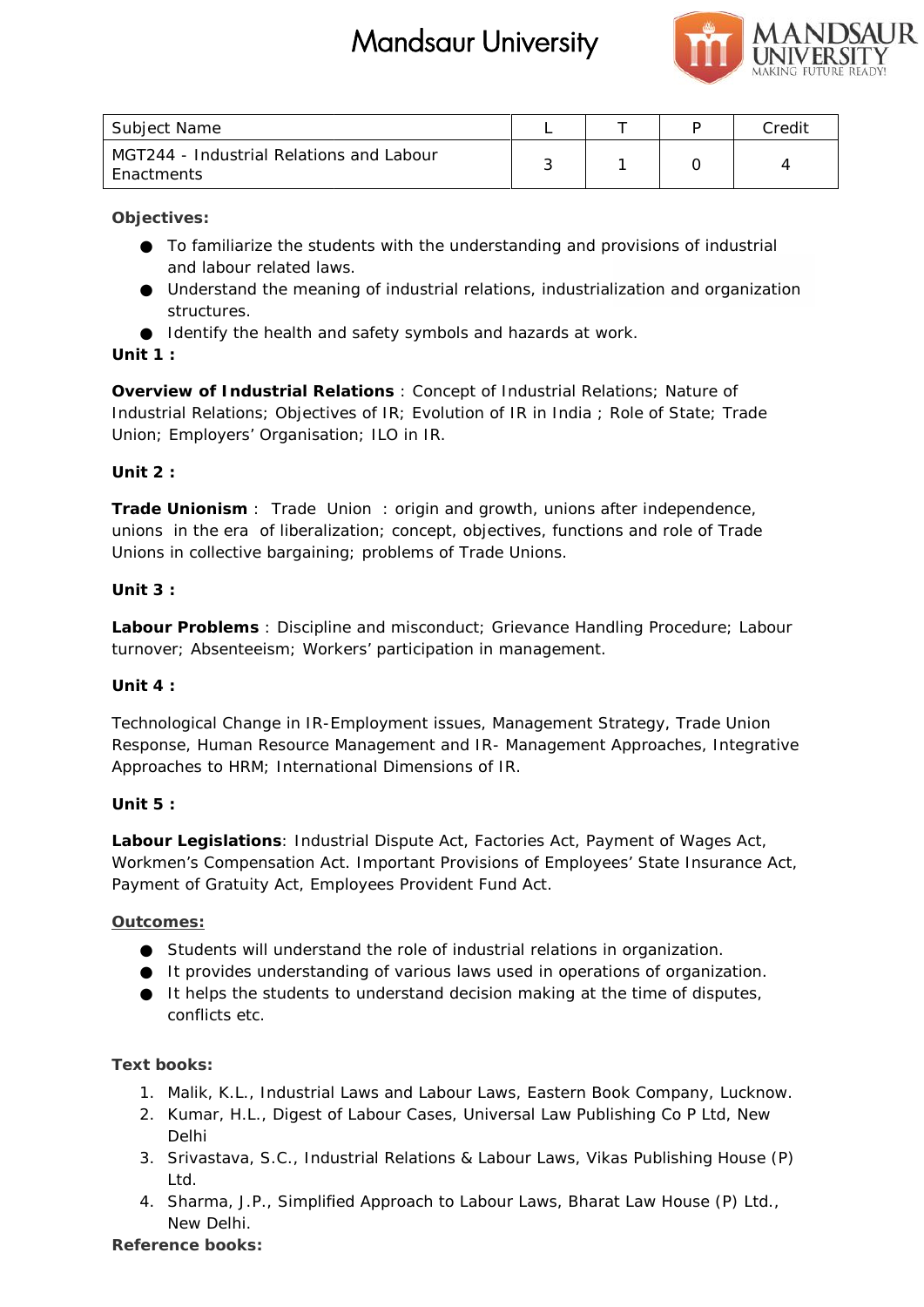

- 1. Venkataratnam, C. S. Industrial Relations: Text and Cases. Delhi. Oxford University Press.
- 2. Michael Salamon, Industrial Relations––Theory & Practice. London. Prentice Hall.
- 3. Bray, M, Deery.S, Walsh.J, and Waring P, Industrial Relations: A Contemporary Approach, Tata Mc Graw Hill.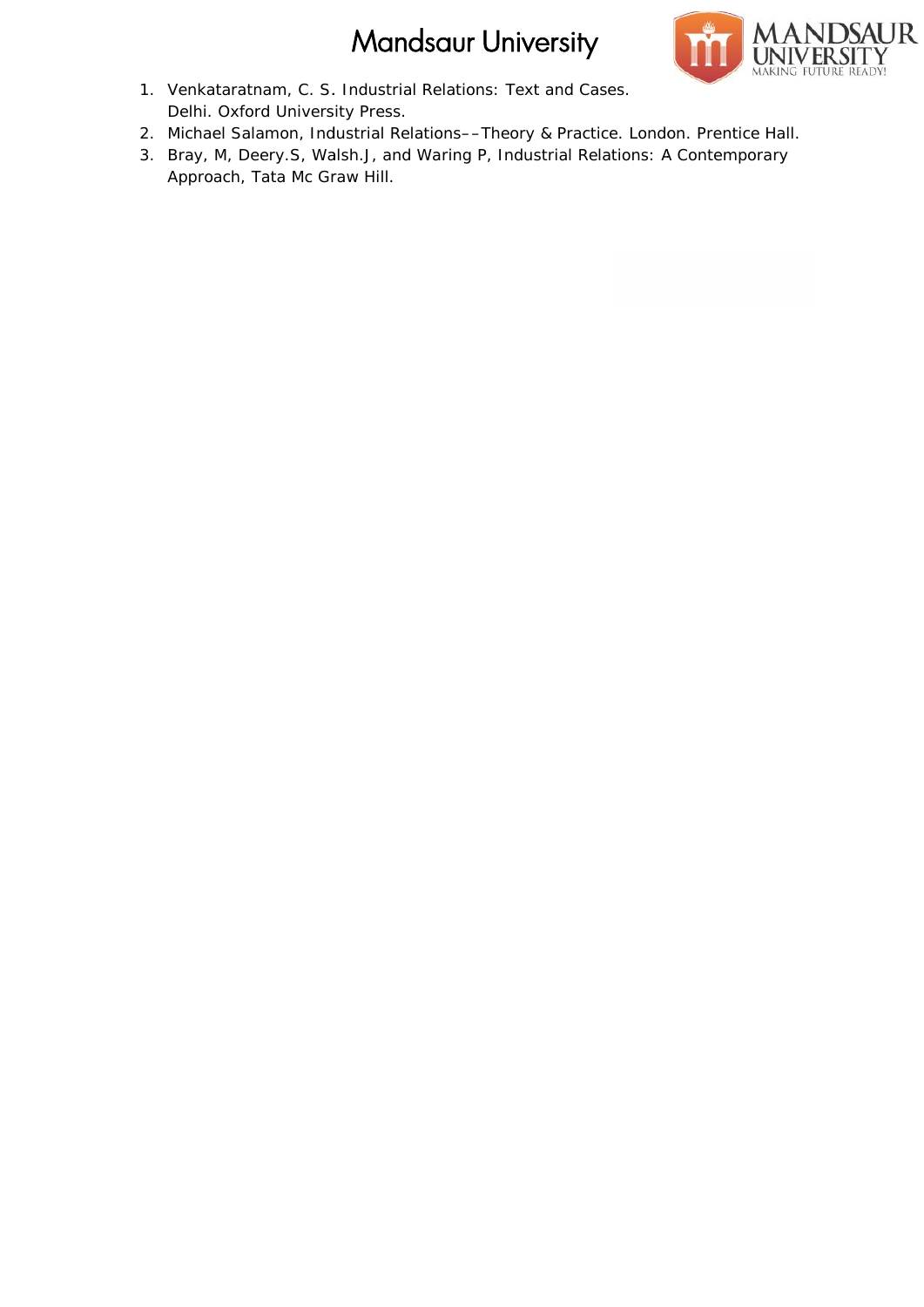

| Subject Name                           |  | Credit |
|----------------------------------------|--|--------|
| MGT245 - Retail and Services Marketing |  |        |

**Objectives:**

Apply the principles, practices, and concepts used in retail marketing management.

Describe the complex nature and environment of retail marketing management together with the buying and selling of goods, services, and ideas to the final consumer. Describe the complex nature and environment of retail marketing management<br>together with the buying and selling of goods, services, and ideas to the final<br>consumer.<br>Understand the conceptual and organizational aspects of t

Understand the conceptual and organizational aspects of the retail and service sector, including strategic planning and management in the retail industry.

service providers' problems and make decisions in retail organizations.

## **Unit 1 :**

*Retailing:* Introduction, Economic Significance of Retailing, Product Retailing vs. Service Retailing: Introduction, Economic Significance of Retailing, Product Retailing vs. Service<br>Retailing, Types of Retailers, Indian vs. Global Scenario, Elements in a Retail Marketing Environment; Segmentation in Retail, Positioning Decisions, Limitations of Market Decisions, Limitations MarketSegmentation.

## **Unit 2 :**

*Store Location and Layout:* Types of Retail Stores Location, Factors Affecting Retail *Store and* Stores Retail Location Decisions, Site Selection, Location Based Retail Strategies, Retail "EST" model.Customer Services in Retailing, Technology in Retail Marketing, Role of Rural retailing in India**.** Location Decisions, Site Selection, Location Based Retail Strategies, Retail "EST"<br>model.Customer Services in Retailing, Technology in Retail Marketing, Role of Rural<br>retailing in India<u>.</u> me<br>
The Unitarity and Services Marketing<br>
Eventionism and Services and concepts used in retail marketing management.<br>
The perinciples, practices, and concepts used in retail marketing management.<br>
The memples natural and e

**Unit 3 :**

*Retail Formats:* On the basis of Ownership and Merchandise offered, Multi Channel Retail Formats: On the basis of Ownership and Merchandise offered, Multi Channel<br>Retailing, Merchandising and Franchising, Stores Management, HR practices in Retailing Business and Service Industry

**Unit 4 :**

*Service Marketing*: Basic Concept- Understanding and Nature, Characteristics and Classification of Services, Contribution in Economic Growth, Challenges and Strategic Issues in Service Marketing, Segmentation and Differentiation. Service Marketing: Basic Concept- Understanding and Nature, Characteristics and<br>Classification of Services, Contribution in Economic Growth, Challenges and Strategic<br>Issues in Service Marketing, Segmentation and Differenti

**Unit 5 :**

7 P's of Marketing, Consumer Behavior in Service Marketing, Service Marketing Process, Marketing Strategies- Internal, External and Interactive, Demand Management; Concept of Service Quality, Dimensions and Process, Service Quality Models. P's of Marketing, Consumer Behavior in Service Marketing, Service Marketing Process,<br>arketing Strategies-Internal, External and Interactive, Demand Management; Concept<br>Service Quality, Dimensions and Process, Service Quali

**Outcomes:**

Understand the impact of retailing on the economy.

See how retailing fits within the broader disciplines of business and marketing. Recognize and understand the operations-oriented policies, methods, and procedures Recognize and understand the operations-oriented policies, methods, and procedures<br>used by successful retailers in today's global economy.<br>Know the responsibilities of retail and service personnel in the numerous career

used by successful retailers in today's global economy.

positions available in the market.

## **Text books: books:**

1. A. Sivakumar, Retail Marketing (2007),Excel Books India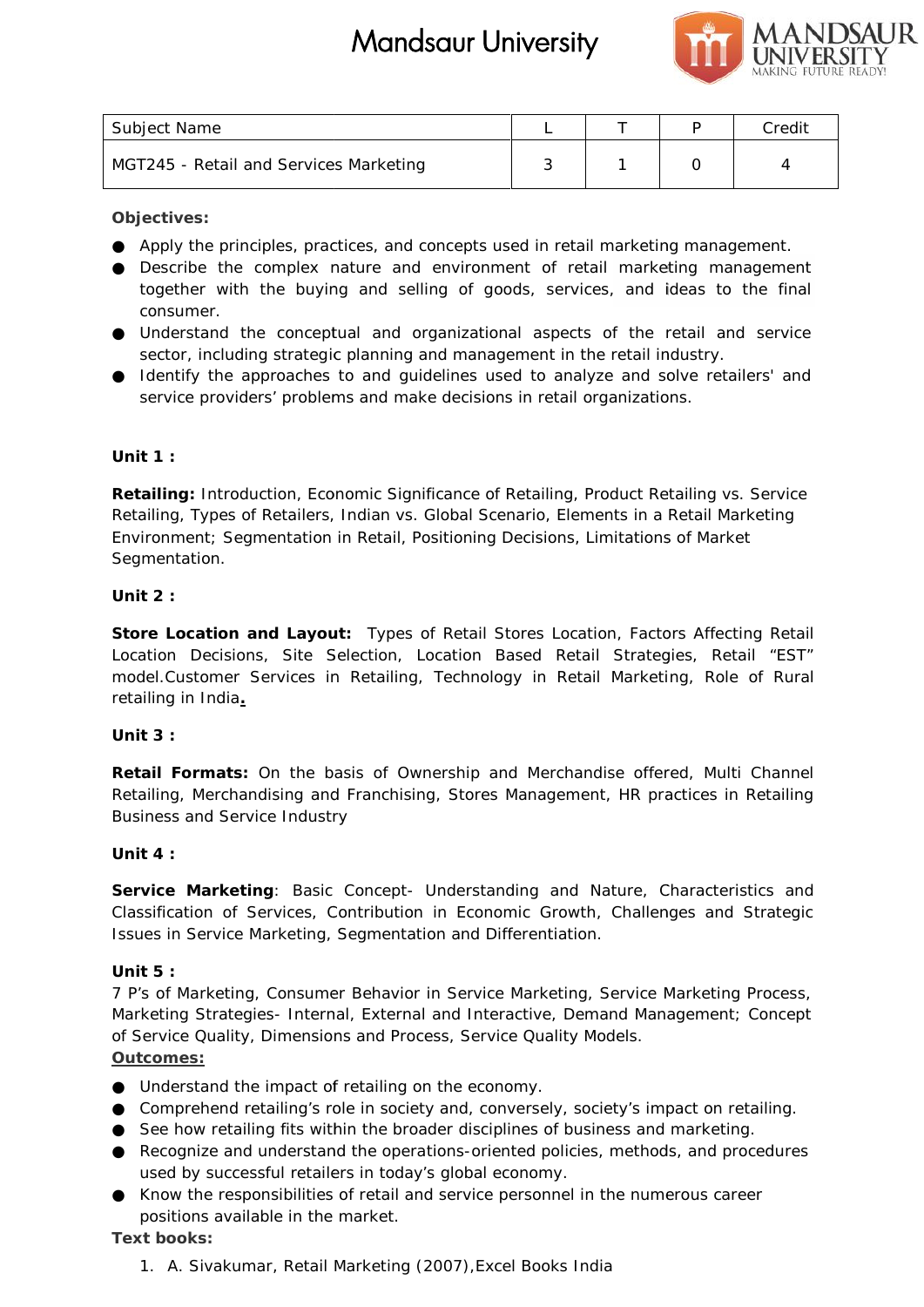

- 2. Christopher H. Lovelock and Jochen Wirtz (2011),
- 3. Services Marketing, Upper Saddle River, New Jersey: Prentice Hall.

- 1. Suja Nair, *Retail Management,* (2008), Himalaya Publishing House, Mumbai Himalaya Publishing Mumbai
- 2. Michael Levy, Barton Weitz and Ajay Pandit, *Retailing Management* (2008), Tata *Retailing*  McGraw Hill Publishing Co. Ltd., New Delhi
- 3. S. M. Jha, Services Marketing,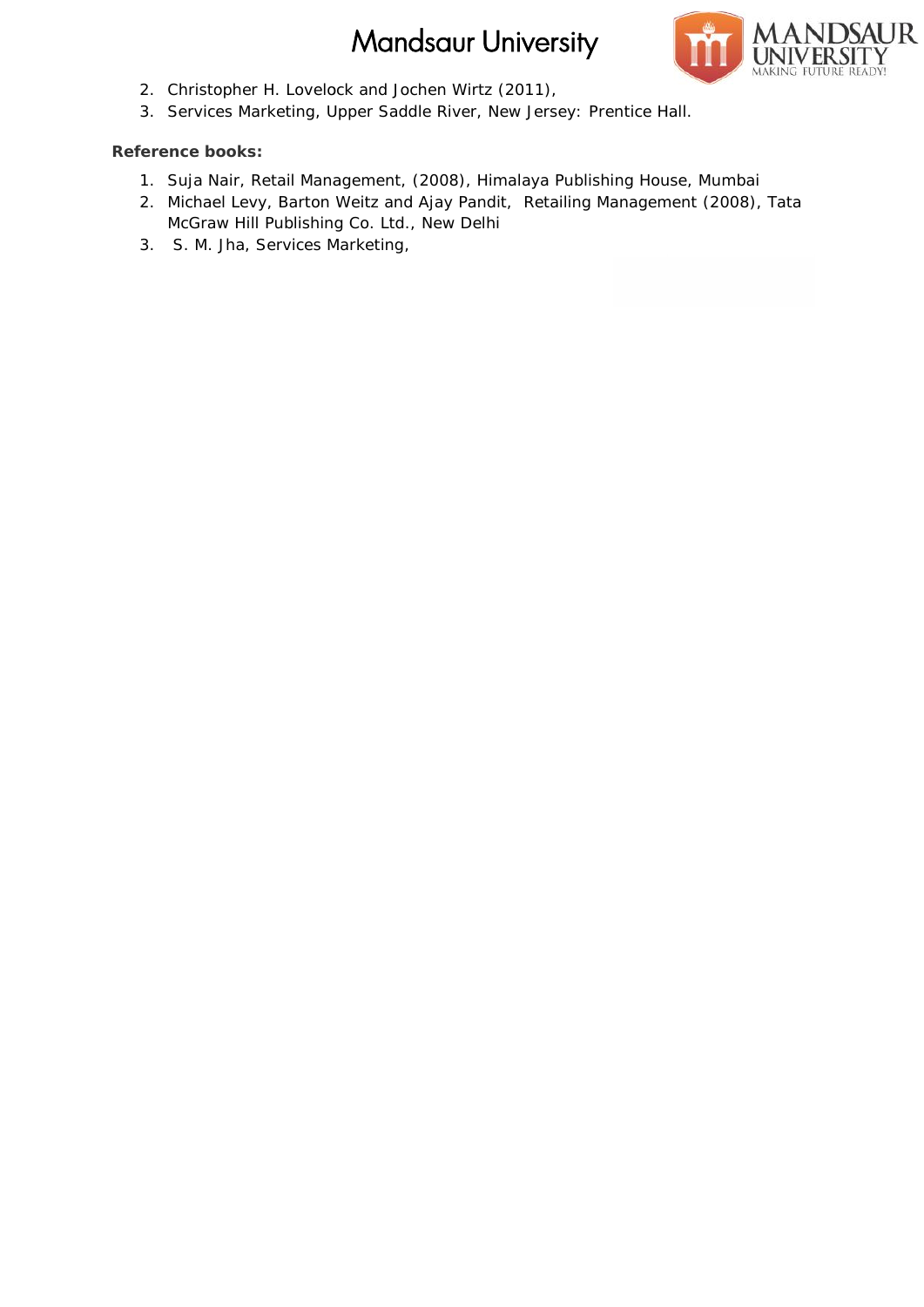

| Subject Name                |  | Credit |
|-----------------------------|--|--------|
| MGT246 - Consumer Behaviour |  |        |

**Objectives:**

The basic objective of this course is to develop an understanding about the consumer decision making process and its applications in marketing function of firms.

Explain and apply the key terms, definitions, and concepts used in the study of consumer behaviour.

Demonstrate how as a marketer you can use your knowledge of consumer behaviour concepts to develop better marketing programs and strategies to influence those behaviours. consumer decision making process and its applications in<br>firms.<br>Explain and apply the key terms, definitions, and concepts<br>consumer behaviour.<br>Demonstrate how as a marketer you can use your kno<br>behaviour concepts to develo

Critically evaluate the effectiveness of various advertisement and promotions and their attempts to influence the behaviours of individuals.

## **Unit 1 :**

*Introduction to Consumer Behaviour:* Definition, Consumer Behaviour and Marketing *to* Action - An overview - Consumer involvement - Decision-making processes - Purchase Behaviour and Marketing Implications - Consumer Behaviour Models

**Unit 2 :**

*Environmental influences on Consumer Behaviour* - Cultural influences - Social class - Reference groups and family influences - Opinion leadership and the diffusion of class - Reference groups and family influences - Opinion leaders<br>innovations - Marketing implications of the above influences.

**Unit 3 :**

*Consumer buying behaviour* - Marketing implications - Consumer perceptions – Consumer buying behaviour - Marketing implications - Consumer perceptions –<br>Learning and attitudes - Motivation and personality – Psychographics - Values and Lifestyles, Click-o- graphic.

**Unit 4 :**

*Strategic marketing applications* - Market segmentation strategies - Positioning strategies for existing and new products, Re-positioning, Perceptual Mapping - Marketing communication - Store choice and shopping behaviour - In-Store stimuli, store image<br>and loyalty - Consumerism - Consumer rights and Marketers' responsibilities. and loyalty - Consumerism - Consumer rights and Marketers' responsibilities.

**Unit 5 :**

*The Global Consumer Behaviour and Online buying behaviour* - Consumer buying *and Onlinebuying behaviour*habits and perceptions of emerging non-store choices - Research and applications of consumer responses to direct marketing approaches - Issues of privacy and ethics. **Outcomes:** habits and perceptions of emerging non-store choices - Research and<br>consumer responses to direct marketing approaches - Issues of privacy an<br>Outcomes:<br>Identify the major influences in consumer behaviour

Identify the major influences in consumer behaviour Distinguish between different consumer behaviour influences and their relationships Establish the relevance of consumer behaviour theories and concepts to marketing decisions Implement appropriate combinations of theories and concepts Recognise social and ethical implications of marketing actions on consumer behaviour Use most appropriate techniques to apply market solutions **books:**<br> **books:**<br> **books:**<br> **books:**<br> **books:**<br> **books:**<br> **books:**<br> **books:**<br> **books:**<br> **credit Consumer and rights consumer and its applications in marketing function consumer<br>
<b>Ermina** and angly the key terms, definiti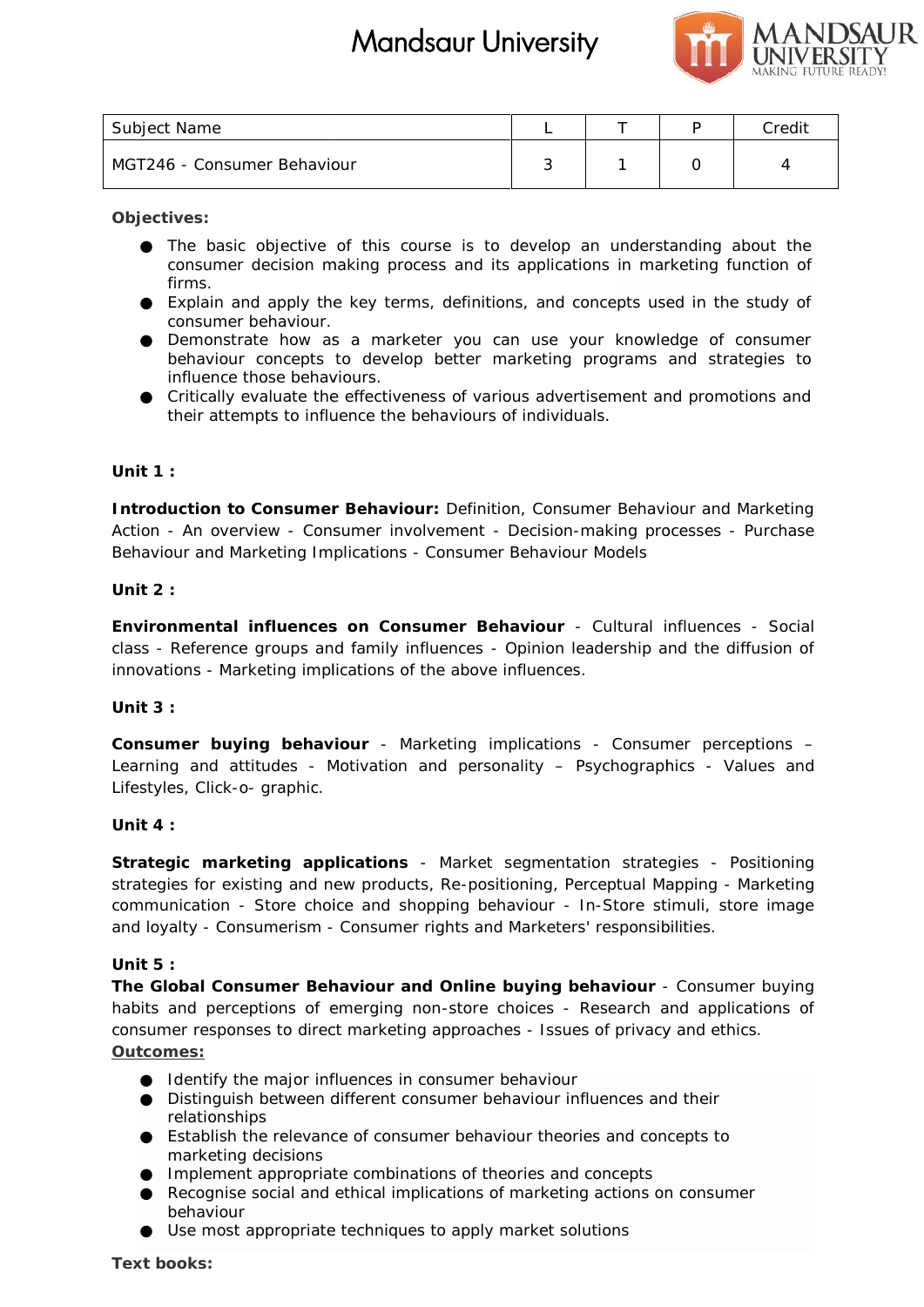

- 1. Bennet and Kassarjian, CONSUMER BEHAVIOUR, Prentice Hall of India, New Delhi
- 2. Michael R. Solomon, Consumer Behaviour, PHI Learning Private Limited, New Delhi, 2011 1. Ramanuj Majumdar, CONSUMER BEHAVIOUR, Prentice Hall of India, New Delhi, New Delhi,

- 2011
- 2. Nair, Suja R, *Consumer Behaviour in Indian Perspective*
- 3. Bennet and Kasarjian *Consumer Behaviour* Mowen, John *Consumer Consumer Consumer*